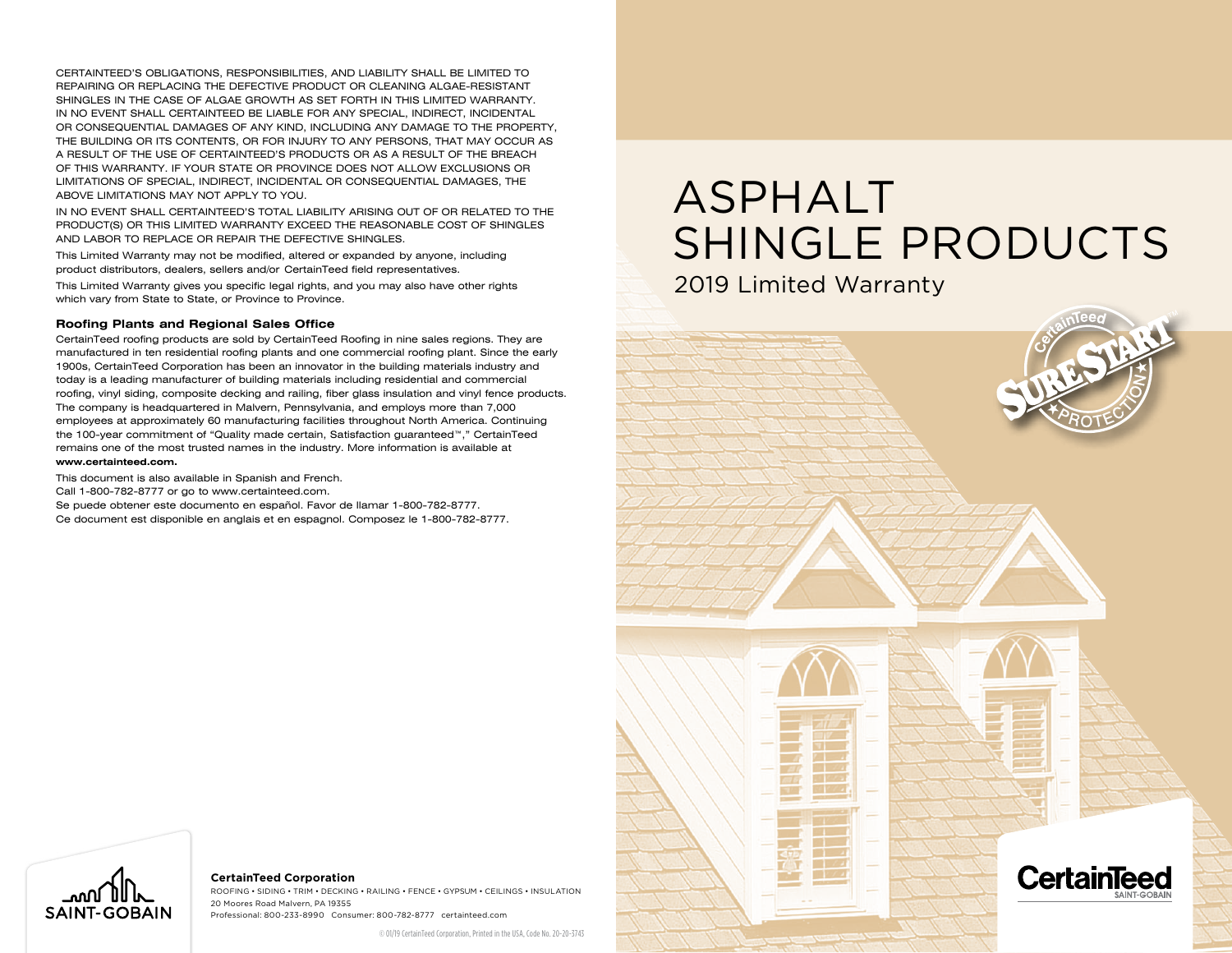Congratulations... and thank you for your recent purchase of one of the fine products from CertainTeed Roofing. Since 1904, CertainTeed has been producing quality roofing products that provide long-lasting beauty and protection for homes of every size, style and age. For over 100 years, the basis for our name, "Quality made certain, satisfaction guaranteed," has been our ongoing philosophy.

Your CertainTeed roofing warranty fully explains how CertainTeed supports its products with the strongest warranty protection available. It is important that you read the warranty section of this brochure. The warranty lists the specific CertainTeed asphalt shingle products that are covered and the period of time for which they are covered. Take the time to understand how CertainTeed protects your purchase by standing behind our products.

## **Limited, Prorated and Transferable Warranty**

This warranty covers asphalt shingle products listed in Table 1, sold only in the United States of America, its territories and Canada.

## **What and Who Are Covered and for How Long**

From the date of installation, CertainTeed warrants to the original property owner/consumer that, when subject to normal and proper use, its shingles will be free from manufacturing defects for the warranty period specified in Table 1. CertainTeed will pay to repair, replace or clean, at its option, any shingles CertainTeed determines are defective under the terms of this Limited Warranty. In the event of repair, replacement or cleaning pursuant to the terms of this Limited Warranty, the warranty applicable to the original shingles shall apply to the repaired, replaced or cleaned shingles and will extend for the balance of the original warranty period.

Lifetime means for as long as the original individual property owner owns the property where the shingles are installed.

The Lifetime warranty period offered for certain shingles in Table 1 is only available to individual property owners. The warranty period for shingles installed on premises not used by individual property owners as their residence is limited as specified in Table 1. All property owners, who are not individual property owners, and all structures not used by individual property owners as their residence (e.g. corporations, governmental agencies, partnerships, religious organizations, schools, condominiums, property owner associations or cooperative housing arrangements, apartment buildings, and any other type of building or premises not owned by individual property owners) called "Other Ownership" are limited to either a 50-year or 40-year warranty period described in Table 1. In addition, for Other Ownership after the SureStart™ Protection period ends, this Limited Warranty covers only manufacturing defects that caused water penetration.

## **SureStart™ Protection**

Because CertainTeed roofing products are manufactured to the highest quality standards, we confidently include the additional assurance of SureStart™ protection. SureStart provides the strongest non-prorated protection you can get in the vital early years of your new roof.

All of CertainTeed's shingle products are covered by SureStart protection. Under this warranty feature, CertainTeed, at no charge, will pay to repair or replace, at its option, any shingles CertainTeed determines are defective during the SureStart period. Note: Wind warranty and algae warranty are covered separately as described on page 5. The SureStart period begins on the date of application and terminates following the warranty period specified in Table 1. CertainTeed's maximum liability under SureStart is equal to the reasonable cost of comparable replacement shingles and labor as determined by CertainTeed to replace or repair the defective shingles. Roof tear-off, metal work, flashing and disposal expenses, and other costs or expenses incurred during such repair or replacement are not covered or reimbursed by this Limited Warranty, except for certain products with Lifetime warranty periods specified in Table 1, for which CertainTeed's maximum liability also includes the cost of roof tear-off, metal work, flashing and disposal.

In instances in which CertainTeed, under the terms of this warranty, has agreed to pay the reasonable cost of labor required to repair or replace defective shingles, CertainTeed will determine labor costs by Bluebook® or RS Means® data. CertainTeed will provide reimbursement for labor only upon receipt of a copy of the contractor's invoice or other written evidence of the completion of such work which CertainTeed, in its sole discretion, deems acceptable.

Costs associated with removal or replacement of overburden (items installed over the shingles, including but not limited to, solar panels, satellite dishes and gardens) are the sole responsibility of the property owner.

SureStart protection does not extend to any shingles applied to non-ventilated or inadequately ventilated roof deck systems as determined by CertainTeed, except as stated on page 4. CertainTeed's maximum contribution toward the cost of repairing or replacing defective shingles applied to a non-ventilated or inadequately ventilated roof deck system is calculated using the reasonable cost of comparable replacement shingles as determined by CertainTeed less 1/120th of that amount multiplied by the number of months from the start of the warranty period to the date when CertainTeed determines the shingles are defective. Labor costs, roof tear-off, metal work, flashing and disposal expenses, and other costs or expenses incurred during such repair or replacement are not covered or reimbursed by this Limited Warranty.

## **Beyond SureStart™ Protection**

After the SureStart Protection period, if CertainTeed determines its shingles have a manufacturing defect, or for Other Ownership, if CertainTeed determines its shingles have a manufacturing defect that caused water penetration, CertainTeed's maximum contribution toward the cost of repairing or replacing defective shingles will be calculated using the reasonable cost of comparable replacement shingles as determined by CertainTeed less the Reduction Figure Per Month, specified in Table 1, for the number of months from the start of the warranty period to the date when CertainTeed determines the shingles are defective. Labor costs, roof tear-off, metal work, flashing and disposal expenses, and other costs or expenses incurred during such repair or replacement are not covered or reimbursed by this Limited Warranty.

|                                                                                                                                                                                                                                                                                                                                                                                         |                                                      | TABLE 1                                  |                                           |                                                       |                                                |
|-----------------------------------------------------------------------------------------------------------------------------------------------------------------------------------------------------------------------------------------------------------------------------------------------------------------------------------------------------------------------------------------|------------------------------------------------------|------------------------------------------|-------------------------------------------|-------------------------------------------------------|------------------------------------------------|
| Lifetime Products <sup>A</sup>                                                                                                                                                                                                                                                                                                                                                          | Warranty<br>Period                                   | <b>SureStart</b><br>Period               | Wind<br>Warranty<br><b>Miles Per Hour</b> | Algae<br>Resistant<br>Warranty<br>Period <sup>1</sup> | Reduction<br>Figure<br><b>Per Month</b>        |
| Grand Manor®<br>Arcadia Shake®<br>Presidential Shake® TL<br>Presidential Solaris <sup>®</sup><br>Landmark® TL<br>Presidential Shake® (& IR) <sup>2</sup><br>Carriage House <sup>®</sup><br>Belmont <sup>®</sup> (& IR) <sup>2</sup><br>Landmark <sup>®</sup> Premium<br>Landmark Solaris <sup>®</sup><br>Landmark <sup>®</sup> PRO<br>NorthGate®<br>Highland Slate® (& IR) <sup>2</sup> | Lifetime <sup>A</sup>                                | 10 Years                                 | $110^{+1}$                                | 15                                                    | $1/600*$                                       |
|                                                                                                                                                                                                                                                                                                                                                                                         |                                                      |                                          |                                           | Algae                                                 |                                                |
| Lifetime Products <sup>B</sup>                                                                                                                                                                                                                                                                                                                                                          | Warranty<br>Period                                   | <b>SureStart</b><br>Period               | Wind<br>Warranty<br><b>Miles Per Hour</b> | Resistant<br>Warranty<br>Period <sup>1</sup>          | Reduction<br><b>Figure</b><br>Per Month        |
| Landmark <sup>®</sup> IR <sup>2</sup><br>Landmark <sup>®</sup>                                                                                                                                                                                                                                                                                                                          | Lifetime <sup>B</sup><br><b>Lifetime<sup>B</sup></b> | 10 Years<br>10 Years                     | $110^{+1}$<br>$110^{+}$                   | 10<br>10                                              | $1/600*$<br>$1/600*$                           |
| 20 -, 25 - and<br>30 - Year Products                                                                                                                                                                                                                                                                                                                                                    | Warranty<br>Period                                   | <b>SureStart</b><br>Period               | Wind<br>Warranty<br><b>Miles Per Hour</b> | Algae<br>Resistant<br>Warranty<br>Period <sup>1</sup> | <b>Reduction</b><br><b>Figure</b><br>Per Month |
| Patriot<br>$XT^{m}30$ IR <sup>2</sup><br>XT™253<br>CT <sup>™</sup> 20                                                                                                                                                                                                                                                                                                                   | 30 Years<br>30 Years<br>25 Years<br>20 Years         | 8 Years<br>5 Years<br>5 Years<br>3 Years | 110<br>70<br>60<br>60                     | 10<br>10<br>10                                        | 1/360<br>1/360<br>1/300<br>1/240               |

*(see footnotes to Table 1 on the next page)*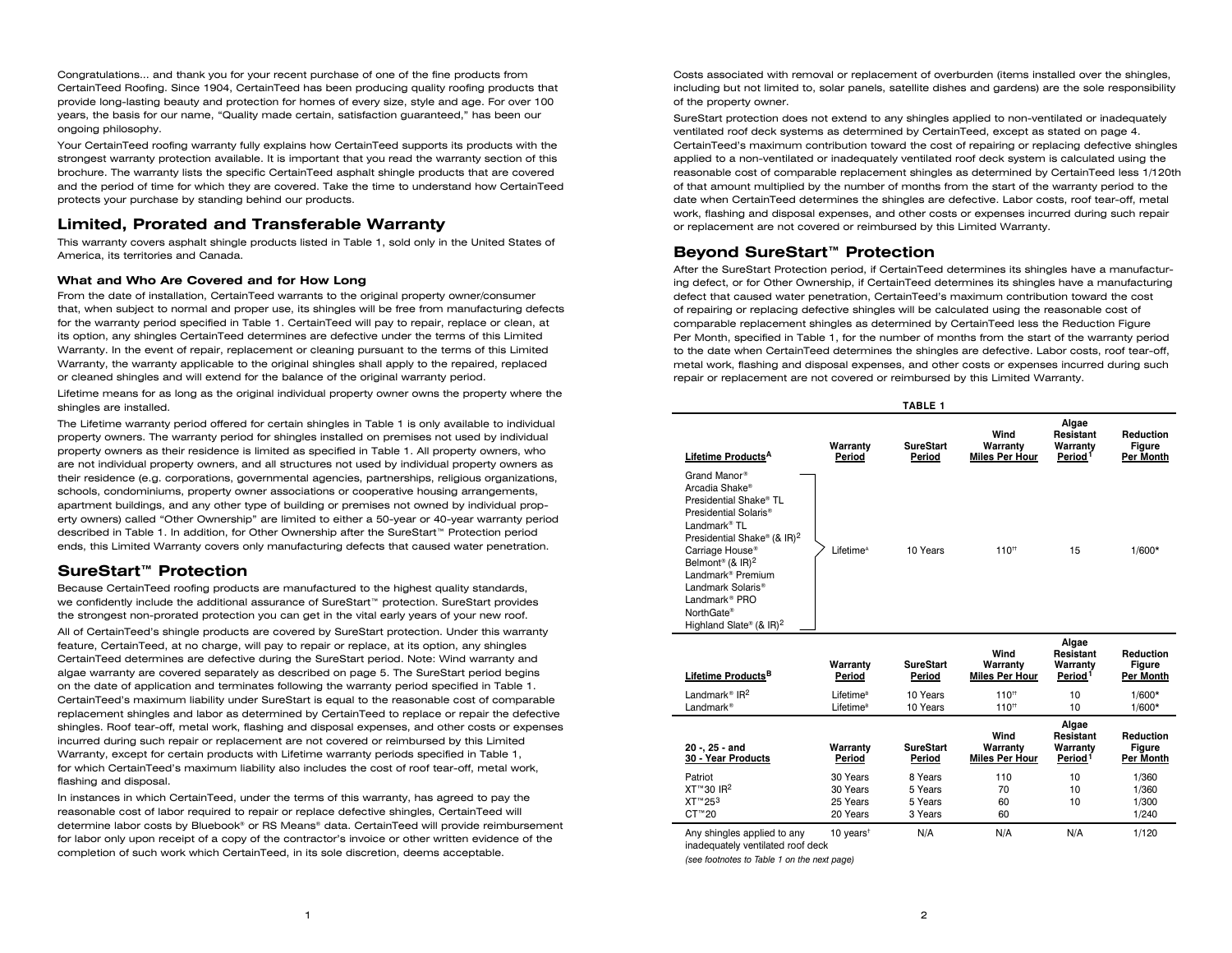#### *FOOTNOTES TO TABLE 1.*

- *A. The Lifetime Warranty period is only available to individual property owners on premises used as their residence. The warranty period for Other Ownership for these shingles is limited to 50 years and the SureStart period is 10 years following the installation of the shingles. Roof tear-off, metal work, flashing and disposal expense, incurred during repair or replacement are covered or reimbursed by this Limited Warranty. Limited Warranty transferees during the SureStart™ period are limited to a 50-year warranty period (see section titled "Transfers During the SureStart Period" for details).*
- *B. The Lifetime Warranty period is only available to individual property owners on premises used as their residence. The warranty period for Other Ownership for these shingles is limited to 40 years and the SureStart period is 5 years following the installation of the shingles. Limited Warranty transferees during the SureStart period are limited to a 40-year warranty period (see section titled "Transfers During the SureStart Period" for details).*
- *\* For Lifetime products, at the completion of the 40th year the reduction figure will remain at 480/600, or 20% of the total maximum liability.*
- *† For details of warranty coverage for shingles installed on inadequately ventilated roof decks on both residential and commercial buildings, see provisions under "Inadequately Ventilated and Non-Ventilated Decks."*
- *†† Wind warranty upgrade These products are warranted to resist blow-off due to wind velocities, including gusts, up to a maximum of 130 miles per hour during the first fifteen (15) years, provided all of the following conditions are met:*
	- *1. The CertainTeed shingles are not applied over existing roof shingles (roof-overs are not permitted).*
	- *2. The CertainTeed specified corresponding hip and ridge accessory products are installed as cap shingles [Shadow Ridge®, Cedar Crest®, Shangle Ridge®, Mountain Ridge® and Landmark Solaris® (& IR)].*
	- *3. The CertainTeed specified corresponding starter shingles are installed along the roof eaves and rakes (Swiftstart ®, High-Performance Starter and Presidential ® Starter).*

 *(Note: In Florida, CertainTeed will waive the requirement of applying starter shingles along the roof rake if all of the following conditions are met: The applicable building code requires that asphalt roof shingles be embedded in an 8-inch-wide bed of asphalt roofing cement applied along the roof rake edges. And, the shingles are installed and embedded in an 8-inch-wide bed of asphalt roofing cement along the roof rake edges in accordance with the code.)*

*1 Algae Resistant Warranty period applies only to the Algae Resistant (AR) version of the pertinent shingle.*

*2 CertainTeed's Impact Resistant (IR) versions of Landmark ®, Presidential Shake ®, Belmont ®, Highland Slate ®, and XT™30 shingles comply with UL 2218 Impact Resistance of Prepared Roof Covering Materials test criteria at time of manufacture. 3 The wind warranty for XT™25 shingles installed in Alaska is 90 mph.*

## **Transferability**

This Limited Warranty is transferable, but only by the original property owner/consumer to the first subsequent property owner. After the Limited Warranty has been transferred once, it is no longer transferable. A bank foreclosure or a change of ownership on a deed is deemed a transfer under this Limited Warranty.

### **Transfers During the SureStart™ Period**

If this Limited Warranty is transferred during the product's SureStart period, the warranty for the new owner is the same as it would have been for the original owner, except for certain products with Lifetime warranty periods where the duration of the transferred warranty will be 50 years or 40 years as specified in Table 1, measured from the beginning of the SureStart period (i.e. the date of installation), and the remaining period of SureStart protection will be available to the subsequent property owner.

#### **Transfers After the SureStart Period**

If this Limited Warranty is transferred by the original property owner/consumer after the SureStart period, the warranty following the transfer will be limited to two (2) years from the date of the transfer. The warranty obligation will be calculated as explained in the section titled "Beyond SureStart Protection."

#### **Limitations**

This Limited Warranty does not provide protection against, and CertainTeed will have no liability for, any failure, defect or damage as a result of, including but not limited to:

- Winds, including gusts, greater than the Wind Warranty MPH in Table 1
- Damage caused by lightning, hailstorm, earthquake, fire, explosion, flood or falling objects.
- Damage caused by tornado, or hurricanes (other than as warranted under Wind Warranty MPH in Table 1).
- Distortion, cracking or other failure or movement of: the base material over which the shingles are applied, the roof deck, or the walls or foundation of the building itself.
- Damage caused by structural changes, alterations or additions, or by the installation of equipment (such as, but not limited to, aerials, signs or air-conditioning equipment) to the building after the original shingles have been applied.
- Shading, stains or discoloration to the shingles arising from outside sources such as, but not limited to, algae (unless blue-green algae as described in the section titled "Limited Algae Resistant Warranty"), fungus, moss, lichens or other vegetation, mold or mildew growth, or paints, chemicals or other similar materials.
- Misuse, abuse, neglect, or improper transportation, handling or storage of the shingles.
- Installation of the shingles over non-approved roof decks as more fully explained in CertainTeed's installation instructions published at the time of original installation.
- Damage caused by improper installation or installation not in accordance with CertainTeed's installation instructions published at the time of original installation.
- Damage to the shingles, the roof deck or the structure caused by ice backup or ice damming.
- Damage caused by impact, including such things as tools, equipment or foot traffic.
- Vandalism or acts of war.
- Animals, animal feces or insects.
- Any other cause not a result of a manufacturing defect in the shingles.

Mold and mildew are functions of environmental conditions and are not manufacturing defects. As such, mold and mildew are not covered by this Limited Warranty or any implied warranty. CertainTeed reserves the right to discontinue or modify any of its products, including the color of its shingles, and shall not be liable as a result of such discontinuance or modification, nor shall CertainTeed be liable in the event replacement material varies in color in comparison to the original product as a result of normal weathering. If CertainTeed replaces any material under this warranty, it may substitute products designated by CertainTeed to be of comparable quality or price range in the event the product initially installed has been discontinued or modified.

#### **Inadequately Ventilated and Non-Ventilated Decks**

Any shingles applied to inadequately ventilated or non-ventilated decks, other than the shingles and deck systems described in the section titled "Insulated Decks and Radiant Barriers," are subject to a reduced limited warranty period of ten (10) years and do not qualify for SureStart Protection. **SureStart™ Protection and the Warranty Period applicable to the shingle are available if** CertainTeed determines that the shingle damage was caused exclusively by a manufacturing defect that is unrelated to the inadequate roof system ventilation.

#### **Insulated Decks and Radiant Barriers**

CertainTeed's Limited Warranty, including SureStart Protection, will remain in force when its fiberglass shingles are applied to roof deck assemblies where foam insulation is prefabricated into the roof deck system (often called "nailboard insulation"), where insulation is installed beneath an acceptable roof deck system, or where radiant barriers are installed, with or without ventilation, directly below the deck. Acceptable roof deck surfaces must consist of at least 3/8" thick plywood or 7/16" thick Oriented Strand Board (OSB) and slopes must be 2:12 or greater. If a different deck surface material will be utilized, please contact CertainTeed's Technical Services Department for assistance. (See the following important restrictions.)

The design professional is responsible for ensuring: 1) the proper quality and application of the insulation and/or radiant barrier, 2) the provision of adequate structural ventilation and/or vapor retarders as determined to be necessary, and 3) that all local codes are met (particularly taking into account local climate conditions). Special attention must be taken if cellular foam, fiberglass, cellulose insulation or other highly permeable insulation will be used in an unventilated system, or if the insulation/rafter or insulation/joist planes may create an air leak that could lead to moisture transmission and condensation problems. All these important factors and decisions, while not the responsibility of CertainTeed, are critical to assure proper deck system performance.

#### **Ventilated Nail-Base Roof Insulation**

Ventilated Nail-Base Roof Insulation products (e.g. FlintBoard® CV) are made of rigid insulation (typically foam board) and another layer of material that provides air space above the insulation and below the nailable deck (which is typically at least 7/16" thick OSB or 3/8" thick plywood). These products can provide soffit-to-ridge ventilation, and if installed in accordance with the deck manufacturer's instructions to achieve sufficient ventilation, will not reduce the scope or length of CertainTeed's Limited Warranty coverage.